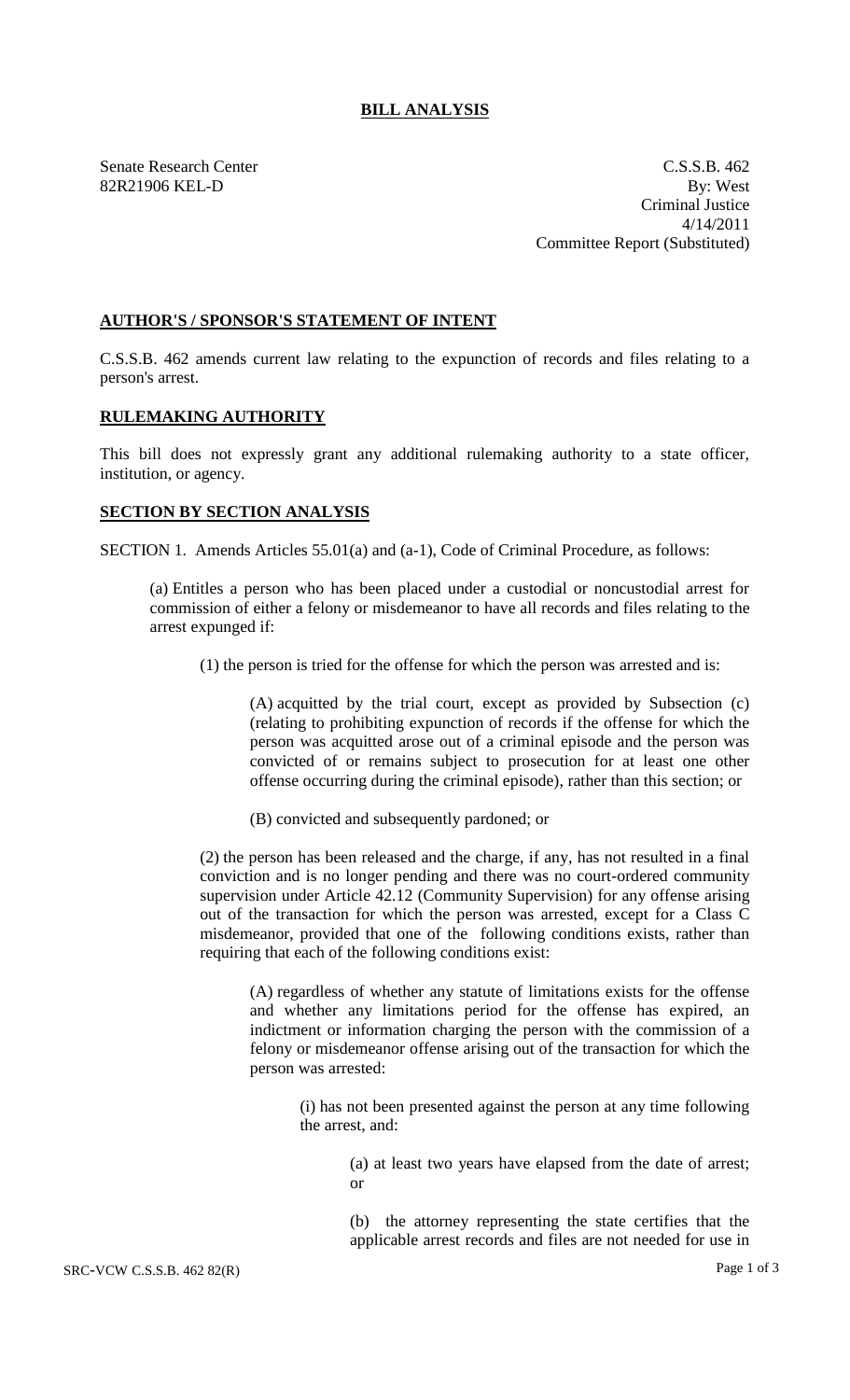any criminal investigation or prosecution, including an investigation or prosecution of another person; or

(ii) if presented at any time following the arrest, was dismissed or quashed and the court finds that the indictment or information was dismissed or quashed because the person completed a pretrial intervention program authorized under Section 76.011 (Pretrial Services), Government Code, because the presentment had been made because of mistake, false information, or other similar reason indicating absence of probable cause at the time of the dismissal to believe the person committed the offense, or because the indictment or information was void; or

(B) prosecution of the person for the offense for which the person was arrested is no longer possible because the limitations period has expired.

Deletes existing text of Subdivision  $(2)(A)$  relating to an indictment or information charging the person with commission of a felony that has not been presented against the person for an offense arising out of the transaction for which the person was arrested, or if an indictment or information charging the person with commission of a felony was presented, the indictment or information has been dismissed or quashed, and the limitations period expired before the date on which a petition for expunction was filed under Article 55.02 (Procedure For Expunction).

Deletes existing text of Subdivision  $(2)(B)$  relating to the person having been released and the charge, if any, having not resulted in a final conviction and is no longer pending and there having been no court ordered community supervision under Article 42.12 for any offense other than a Class C misdemeanor.

Deletes existing Subdivision  $(2)(C)$  relating to the person having not been convicted of a felony in the five years preceding the date of the arrest.

Makes nonsubstantive and conforming changes.

(a-1) Prohibits a person, notwithstanding any other provision of this article, from expunging records and files relating to an arrest that occurs pursuant to a warrant issued under Section 21 (relating to a violation of community supervision), Article 42.12. Deletes existing text providing that, notwithstanding Subsection (a)(2)(C) (relating to a felony conviction in the preceding five years), a person's conviction of a felony in the five years preceding the date of the arrest does not affect the person's entitlement to expunction for purposes of an ex parte petition filed on behalf of the person by the director of the Department of Public Safety of the State of Texas under Section 2(e) (relating to filing on behalf of certain persons for an ex parte expunction), Article 55.02.

SECTION 2. Amends Section 4, Article 55.02, Code of Criminal Procedure, as follows:

Sec. 4. (a) Authorizes the court, if the state establishes that the person who is the subject of an expunction order is still subject to conviction for an offense arising out of the transaction for which the person was arrested because the statute of limitations has not run and there is reasonable cause to believe that the state is authorized to proceed against the person for the offense, to provide in its expunction order, rather than order, that the law enforcement agency and the prosecuting attorney responsible for investing the offense is authorized to retain any records and files that are necessary to the investigation.

(a-1) Authorizes the court to provide in its expunction order that the applicable law enforcement agency and prosecuting attorney are authorized to retain the arrest records and files of any person who becomes entitled to expunction of those